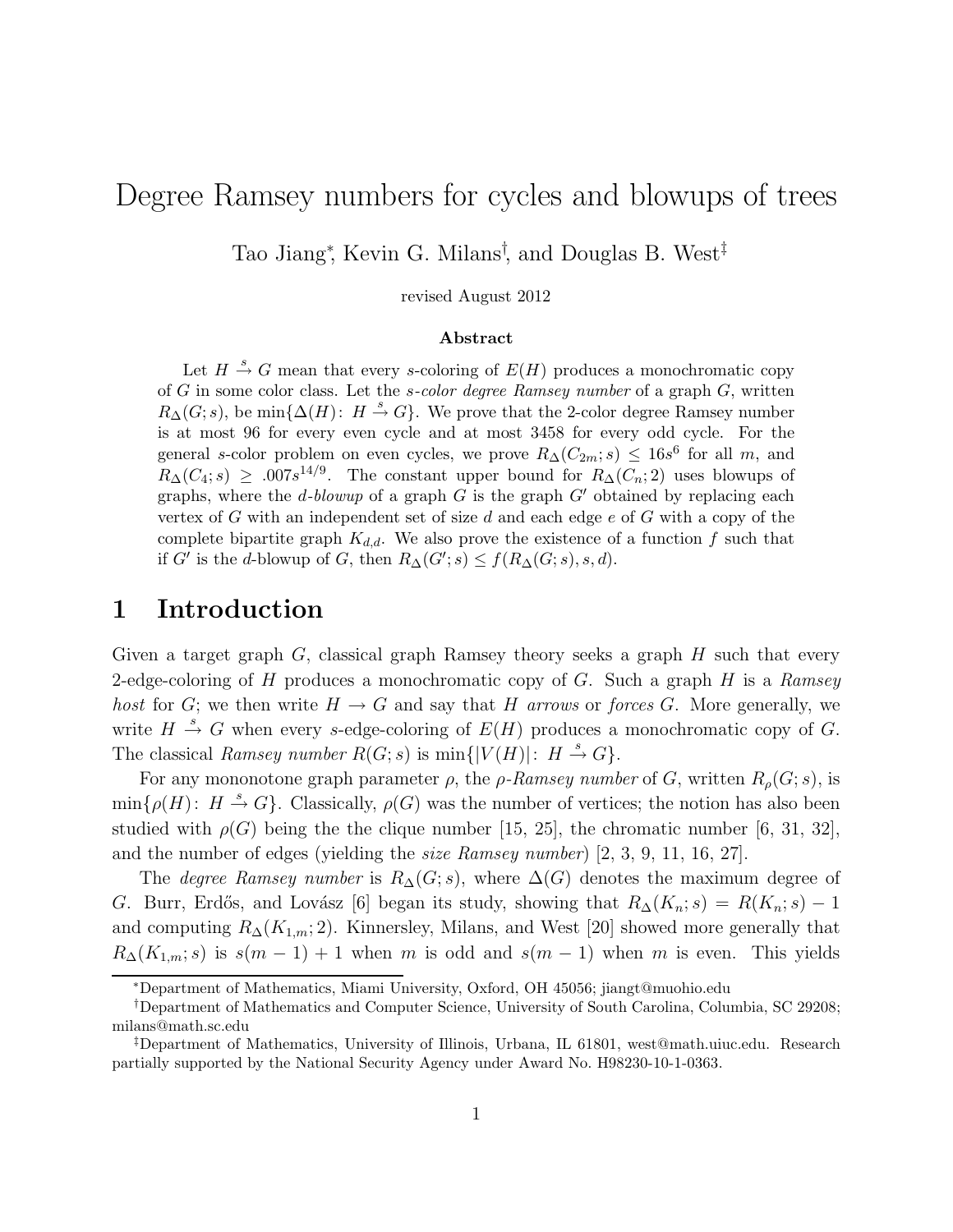sharpness of their upper bound for a class of trees:  $R_{\Delta}(T;s) \leq R_{\Delta}(K_{1,m};s)$  when T is a tree with one vertex of degree at most m whose other vertices have degree at most  $\lceil m/2 \rceil$ . Letting m be  $2\Delta(T)$  gives the general upper bound  $R_{\Delta}(T; s) \leq 2s\Delta(T) - s + 1$  for all trees, which can be improved to  $2s(\Delta(T)-1)$ . They showed near-sharpness of the general bound using double-stars (trees with two nonleaf vertices).

Our focus is on the degree Ramsey numbers of cycles. Always  $R_{\Delta}(G; s) \leq R(G; s) - 1$ , because  $K_{R(G;s)} \stackrel{s}{\rightarrow} G$ . Although [6] showed that equality holds for complete graphs, our main result shows that when  $s = 2$  the degree Ramsey numbers for cycles are much smaller than their classical Ramsey numbers. We give a small constant upper bound on the 2-color degree Ramsey numbers for all cycles, proving  $R_{\Delta}(C_n; 2) \leq 96$  when n is even (Section 2) and  $R_{\Delta}(C_n; 2) \leq 3458$  when n is odd (Section 4). (For exact results, [20] showed  $R_{\Delta}(C_3; 2)$  =  $R_{\Delta}(C_4; 2) = 5.$ ) In contrast, the fixed-color ordinary Ramsey numbers of cycles grow linearly with n (when m is sufficiently large,  $R(C_{2m}; 2) = 3m - 1$  and  $R(C_{2m+1}; 2) = 4m + 1$  [14, 28], while  $R(C_{2m}; 3) = 4m$  [4] and  $R(C_{2m+1}; 3) = 8m + 1$  [21]).

For multicolor Ramsey or degree Ramsey numbers of cycles, it is natural to concentrate first on  $C_4$ . Chung and Graham [7] and Irving [19] showed that  $R(C_4; s) \leq s^2 + s + 1$  always; if s−1 is a prime power, then  $R(C_4; s) > s^2-s+1$ . More generally, Chung and Graham [7] gave an upper bound for  $R(K_{p,q}; s)$ . Using that as an upper bound and the Local Lemma to prove a lower bound, we obtain  $\left(\frac{1}{en}\right)$  $\frac{1}{\sqrt{npq}})^{1/(p+q-2)} s^{(pq-1)/(p+q-2)} \leq R_{\Delta}(K_{p,q}; s) < \left\lfloor (q-1)(s+s^{1/p})^p \right\rfloor.$ For  $p = q = 2$ , the lower bound is  $\frac{1}{\sqrt{2}}$  $\frac{1}{4e} s^{3/2}$ . By a more delicate argument, we improve that special case to  $R_{\Delta}(C_4; s) \geq .007s^{14/9}$  (Section 3).

Upper bounds for multicolor Ramsey numbers of even cycles are well known. Bondy and Simonovits [5] proved that every *n*-vertex graph with more than  $cn^{1+1/m}$  edges contains a 2*m*-cycle. When  $\binom{n}{2}$  $\binom{n}{2}$  > scn<sup>1+1/m</sup>, this yields  $K_n \stackrel{s}{\rightarrow} C_{2m}$ . Hence  $R_{\Delta}(C_{2m}; s)$  <  $R(C_{2m}; s) < c_m s^{m/(m-1)}$ , where  $c_m$  is a constant depending on m. For particular m, many authors have studied these Ramsey numbers; Li and Lih [24] discussed the history and showed that  $R(C_{2m}; s) \in \Theta(s^{m/(m-1)})$  for  $m \in \{2, 3, 5\}$ . Note that these results are given for fixed m and growing number of colors.

Now let the number of colors be fixed. Recently, Luczak, Simonovits, and Skokan [23] proved that  $R(C_n; s) \leq sn + o(n)$  when n is even and  $R(C_n; s) \leq s2^s n + o(n)$  when n is odd. For even cycles, we prove  $R_{\Delta}(C_{2m}; s) \leq 16s^6$  (Section 2), an upper bound depending only on s. In contrast, [20] showed  $R_{\Delta}(C_n; s) \geq 2^s + 1$  when n is odd.

For each s, an upper bound on  $R_{\Delta}(C_n; s)$  follows from earlier work of Haxell, Kohayakawa, and Luczak  $[17]$ , in which for fixed s they obtained an upper bound linear in n on the s-color induced size Ramsey number of  $C_n$  (that is, for some graph H with at most  $c_s n$  edges, every s-edge-coloring contains a monochromatic copy of  $C_n$  as an induced subgraph). Because their bound applies also to odd cycles, it grows at least exponentially in s. Since their work used the Regularity Lemma, it yields a very large upper bound even when  $s = 2$ .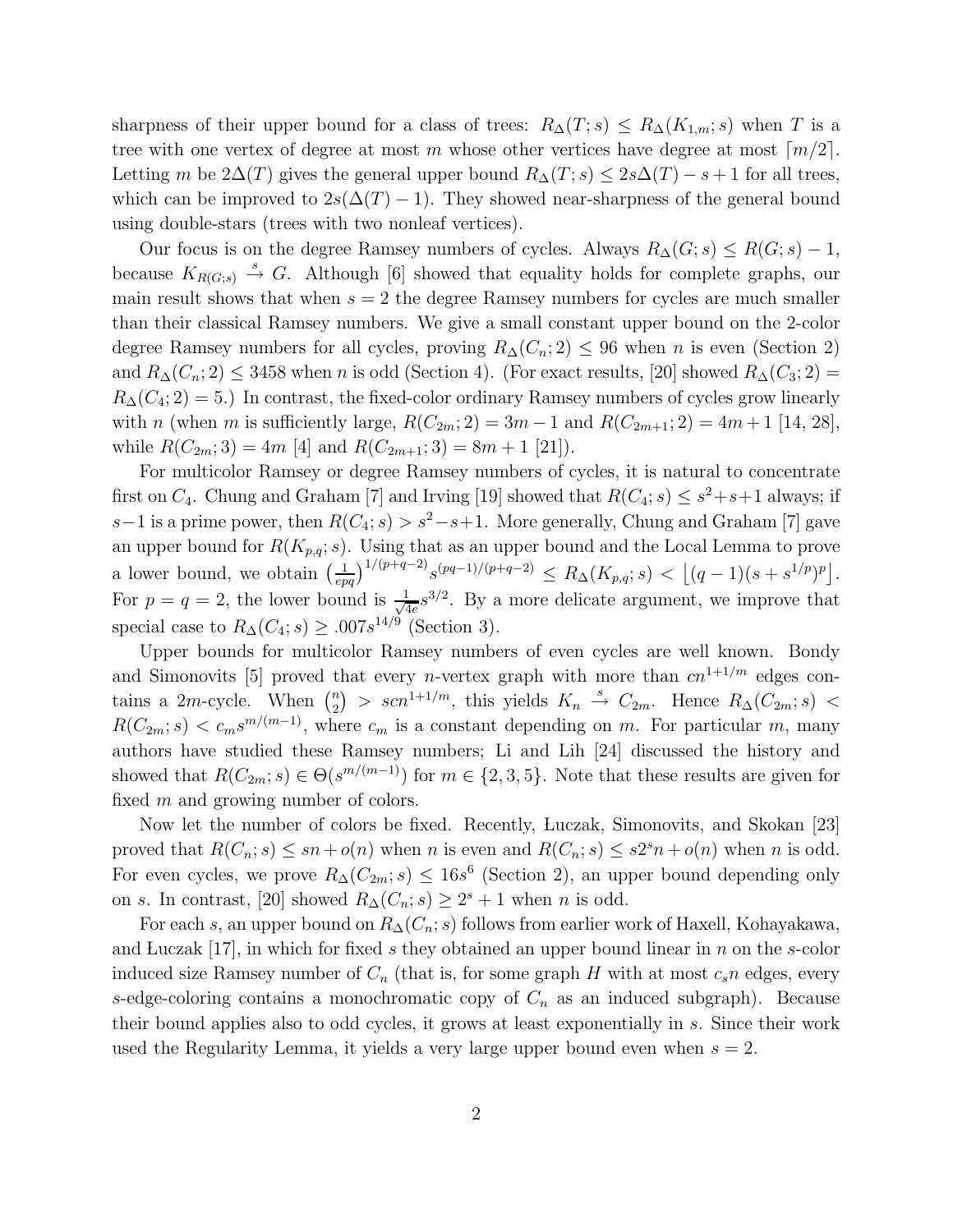Our constructions for upper bounds on  $R_{\Delta}(C_n; 2)$  arise from a "blowup" operation. The d-blowup of a graph G is the graph  $G'$  obtained by replacing each vertex of G with an independent set of size d (called a *cluster*) and replacing each edge  $e$  of  $G$  with a copy of the complete bipartite graph  $K_{d,d}$  whose partite sets are the clusters arising from the endpoints of e. The resulting graph has also been called the "d-multiplication" of  $G$ .

Blowups also shed some light on a fundamental question in degree Ramsey theory.

#### Question 1.1. Is  $R_{\Delta}(G; s)$  bounded by some function of  $\Delta(G)$  and s?

By analogy with Gyárfás' concept of  $\chi$ -bounded graph families, we say that a family  $\mathcal G$ of graphs is  $R_{\Delta}$ -bounded if there is a function f such that  $R_{\Delta}(G; s) \leq f(\Delta(G), s)$  whenever  $G \in \mathcal{G}$  and  $s \geq 2$ . Question 1.1 asks whether the family of all graphs is  $R_{\Delta}$ -bounded.

In Section 5, we prove the existence of a function h such that if  $G'$  is the d-blowup of G, then  $R_{\Delta}(G'; s) \leq h(R_{\Delta}(G; s), s, d)$ . As a result, if G is an  $R_{\Delta}$ -bounded family of graphs, then the family of d-blowups of graphs in  $\mathcal G$  is also  $R_\Delta$ -bounded.

A closed k-blowup of a graph G is obtained from G by replacing each vertex with a complete graph on k vertices and each edge with a complete bipartite graph. Horn, Milans, and Rödl [18] proved that the family of closed blowups of trees is  $R_{\Delta}$ -bounded. In particular, let k and s be integers with  $k \ge 2$  and  $s \ge 1$ , and let  $r = R(K_{2k}; s)$ . If T is a tree with  $|V(T)| \ge 3$ and G is the closed k-blowup of T, then  $R_{\Delta}(G; s) \leq (r-1) \left( 2\binom{r}{2r} \right)$  $\binom{r}{2k}(\Delta(T)-1)\binom{\binom{r-1}{2k-1}}{2k-1}$ . This bound is quite a bit larger than the bound we obtain for the ordinary k-blowup in Section 5.

The degree Ramsey problem is much simpler for paths than for cycles. Alon, Ding, Oporowski, and Vertigan [1] gave a short proof that  $R_{\Delta}(P_n; s) \leq 2s$  for all n. By a more difficult argument, they showed that equality holds when  $n$  is sufficiently large in terms of s. For  $s = 2$ , Thomassen [30] showed that  $R_{\Delta}(P_n; 2) = 4$  for  $n \geq 7$ , but it remains open whether  $R_{\Delta}(P_6; 2)$  is 3 or 4. For short paths, an old result of Egawa, Urabe, Fukuda, and Nagoya [10] yields  $R_{\Delta}(P_4; s) \leq 2s - 3$  for  $s \geq 4$ , and [20] shows  $R_{\Delta}(P_4; s) \geq s + 1$ .

The argument of [1] is generalized in Theorem 1.2 below to give upper bounds for trees. We will use its ideas in our upper bounds on  $R_{\Delta}(C_n; 2)$ . The subsequent Corollary 1.4 is relevant to our comments on  $R_{\Delta}$ -bounded families.

**Theorem 1.2.** If T is a tree and H is a graph with average degree at least  $2s(\Delta(T) - 1)$ and girth larger than  $2|V(T)|$ , then  $H \stackrel{s}{\rightarrow} T$ .

*Proof.* Let  $k = \Delta(T)$ , and consider an s-edge-coloring of H. By the pigeonhole principle, some color class has average degree at least  $2(k-1)$ . It is well known that when k is an integer greater than 1, any graph with average degree at least  $2(k-1)$  contains a subgraph with minimum degree at least  $k$ .

Thus H contains a monochromatic subgraph  $H'$  with minimum degree at least k. Let u be a vertex in  $H'$ . Because  $H'$  has minimum degree at least k and girth larger than  $2|V(T)|$ , the subgraph of H' induced by  $\{v: \text{ dist}_{H'}(v, u) \leq |V(T)|\}$  contains T.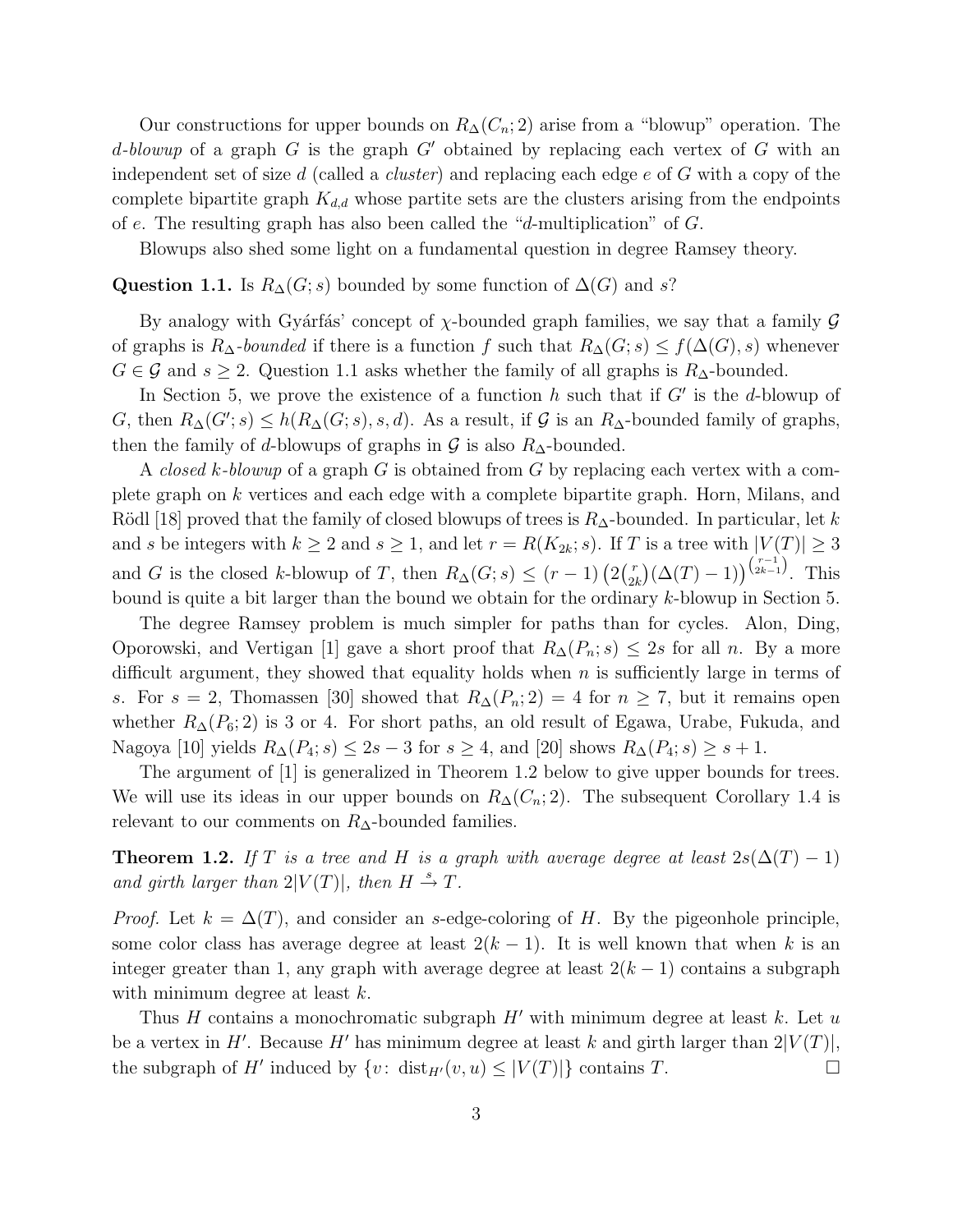The argument of Erdős and Sachs [13] for the existence of regular graphs with large degree and girth can be modified easily to yield a bipartite analogue.

**Lemma 1.3.** For each g and k, there is a k-regular bipartite graph with girth at least g.

A bound for trees follows immediately from Theorem 1.2.

Corollary 1.4. If T is a tree, then  $R_{\Delta}(T; s) \leq 2s(\Delta(T) - 1)$ .

The lower bound of Alon *et al.* [1] that  $R_{\Delta}(P_n; s) \geq 2s$  shows that Corollary 1.4 is sharp when T is a path. In [20], it is shown that for each  $\varepsilon > 0$ , there is an s such that for all sufficiently large k, there exists a tree T with  $\Delta(T) = k$  such that  $R_{\Delta}(T; s) \geq (2 - \varepsilon)s(k-1)$ .

By Corollary 1.4, within the family of trees, the degree Ramsey number is bounded by a function of the number of colors and the maximum degree. Section 5 extends this statement to larger families.

### 2 Upper Bound for Even Cycles

As noted earlier, the result of Haxell, Kohayakawa, and Luczak [17] yields a very large constant c such that  $R_{\Delta}(C_n; 2) \leq c$  for all n. In this section, we prove that  $R_{\Delta}(C_{2n}; 2) \leq 96$ .

For a connected bipartite graph F with partite sets of size  $\ell$ , an F-blowup of a graph G is a graph H formed by replacing each vertex in G with an independent set of size  $\ell$  and expanding each edge in G into a copy of  $F$ . By allowing the vertices of the cluster from a vertex u in a regular graph G to represent each vertex of  $F$  equally often as the edges at u expand into copies of  $F$ , we can keep the maximum degree of the blowup small.

**Lemma 2.1.** Let F be a connected bipartite graph with partite sets of size  $\ell$  and average degree d. Let G be a k-regular graph, where  $(1)$  k is a multiple of  $2\ell$  or  $(2)$  G is bipartite and k is a multiple of  $\ell$ . If kd is an integer, then there is a kd-regular F-blowup of G.

*Proof.* We construct a blowup G' of G, expanding each  $w \in V(G)$  into a cluster  $S_w$  of size l and each edge of G into a copy of F. Each edge of G becomes ld edges in  $G'$ . Since  $G'$ has  $\ell|V(G)|$  vertices and  $\ell dk |V(G)|/2$  edges, it suffices to do this so that  $G'$  is regular. Let A and B be the partite sets of F. Index the vertices of  $A, B$ , and each cluster using indices  $1, \ldots, \ell$ , treating the indices modulo  $\ell$ .

In Case (1), G decomposes into 2-factors  $H_1, \ldots, H_k$ , by Petersen's Theorem [26], providing a k-coloring of  $E(G)$  that uses each color twice at each vertex. Orient each  $H_i$ consistently, so that each vertex has indegree 1 and outdegree 1 in  $H_i$ . In Case (2), the k-regular bipartite graph G decomposes into 1-factors, providing a k-coloring of  $E(G)$  using each color once at each vertex. Orient all the edges from one partite set of G to the other.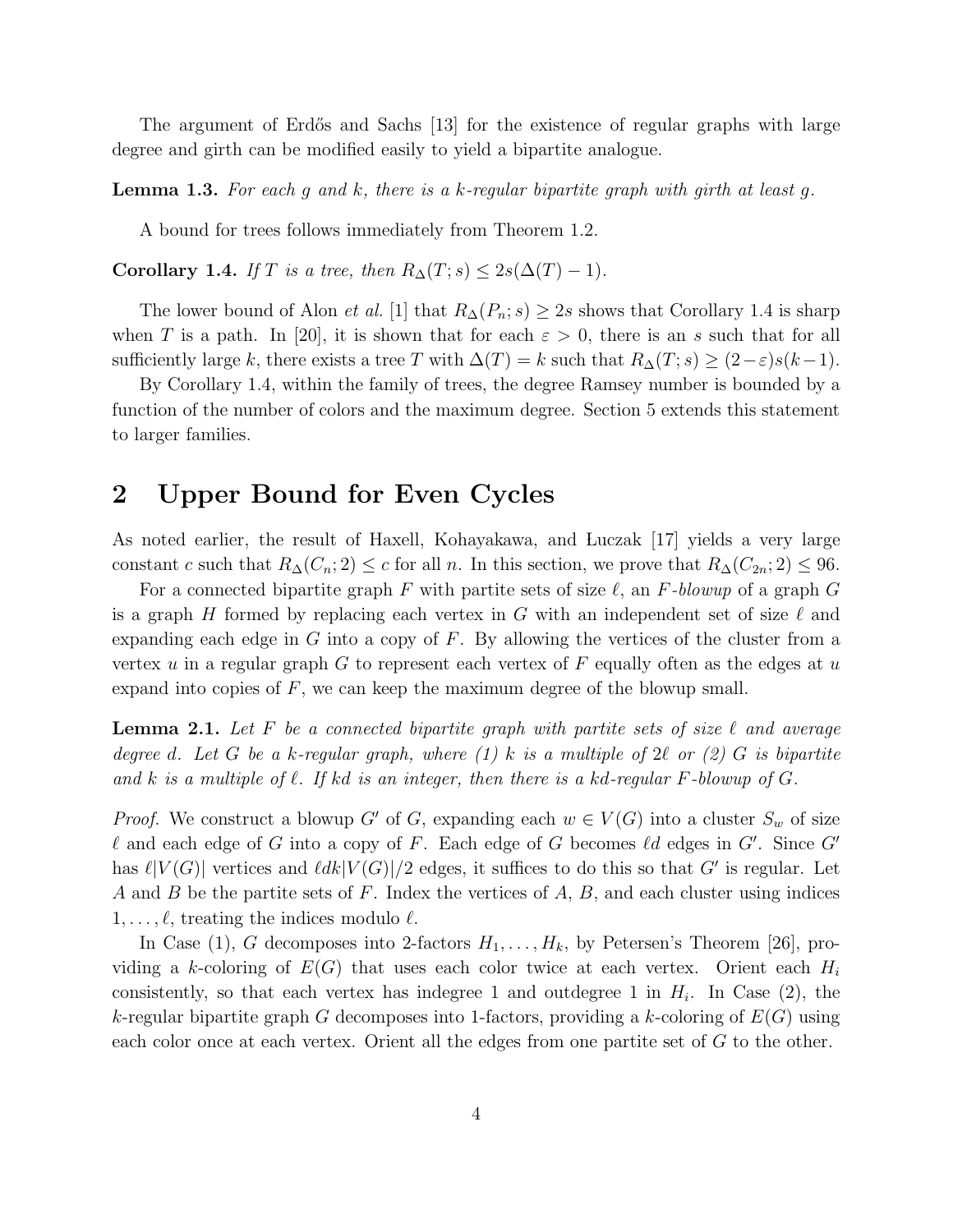For an edge  $uv \in E(G)$  with color i, oriented from u to v, replace uv with a copy of F as follows: for  $1 \leq j \leq \ell$ , view the jth vertices of  $S_u$  and  $S_v$  as the  $(j + i)$ th vertices of A and B. Over all the colors, each vertex of G' serves as each vertex of the appropriate partite set in F the same number of times. Hence we have expanded the edges of  $G$  into copies of  $F$  so that the resulting graph  $G'$  is regular.

To obtain monochromatic even cycles, it will suffice to obtain a monochromatic  $P_4$ -blowup of a long path. Let  $\langle v_1, \ldots, v_k \rangle$  denote the path with vertices  $v_1, \ldots, v_k$  in order.

#### **Lemma 2.2.** If H is a  $P_4$ -blowup of  $P_{t+1}$ , then H contains  $C_{2t}$ .

*Proof.* For the path  $\langle z_1, \ldots, z_{t+1} \rangle$ , let the corresponding clusters be  $Z_1, \ldots, Z_{t+1}$  in H; each  $Z_i$  has size 2. Joining  $Z_i$  and  $Z_{i+1}$  is a copy of  $P_4$  and hence a matching of size 2. Linking these matchings from  $Z_2$  through  $Z_t$  yields two disjoint copies of  $P_{t-1}$ . Because there is a copy of  $P_4$  joining  $Z_1$  and  $Z_2$ , some vertex in  $Z_1$  is adjacent to both vertices in  $Z_2$ . Similarly, some vertex in  $Z_{t+1}$  is adjacent to both vertices in  $Z_t$ . These vertices extend the union of the two copies of  $P_{t-1}$  to a 2t-cycle.  $□$ 

We next show how to force monochromatic  $P_4$ -blowups of long paths. An  $(X, Y)$ -bigraph is a bipartite graph with partite sets  $X$  and  $Y$ .

**Lemma 2.3.** Let F be a bipartite graph with parts of size  $\ell$  such that  $F \stackrel{s}{\rightarrow} P_4$ . Let  $H_0$  be  $a\ 2s\binom{\ell}{2}$  $\binom{\ell}{2}^2$ -regular  $(X, Y)$ -bigraph with girth more than 2t. If H is an F-blowup of H<sub>0</sub>, then every s-edge-coloring of H contains a monochromatic  $P_4$ -blowup of a t-vertex path in  $H_0$ .

*Proof.* We use an s-edge-coloring of H to construct an  $s\binom{\ell}{2}$  $\binom{\ell}{2}^2$ -edge-coloring of  $H_0$ . For each vertex u in  $H_0$ , fix an indexing  $\{u^1, \ldots, u^{\ell}\}\$  of the cluster in H corresponding to u. Consider an edge  $uv \in E(H_0)$  with  $u \in X$  and  $v \in Y$ ; we assign a color to uv. Let  $F_{uv}$  be the copy of F in H arising from the edge uv in  $H_0$ .

Since  $F \stackrel{s}{\rightarrow} P_4$ , in  $F_{uv}$  we find a monochromatic copy P of  $P_4$ . We color uv with a 3-tuple. The first coordinate is the color of  $E(P)$ . The second coordinate is the pair of indices  $\{i, j\}$ such that the vertices of P in the cluster for u are  $u^i$  and  $u^j$ . Similarly, the third coordinate records the indices of the vertices of  $P$  in the cluster for  $v$ . With  $s$  choices for the first coordinate and  $\binom{\ell}{2}$  $\binom{\ell}{2}$  choices for the second and third,  $s\binom{\ell}{2}$  $\binom{\ell}{2}^2$  colors are used on  $E(H_0)$ .

Since  $H_0$  has girth larger than 2t, Theorem 1.2 implies  $H_0 \stackrel{s'}{\rightarrow} P_t$ , where  $s' = s\left(\frac{\ell}{2}\right)$  $\binom{\ell}{2}^2$ . A monochromatic copy of  $P_t$  in  $H_0$  yields a monochromatic  $P_4$ -blowup of  $P_t$  in  $H$ .

**Theorem 2.4.** If there is a bipartite s-color Ramsey host for  $P_4$  with parts of size  $\ell$  and average degree d, then  $R_{\Delta}(C_{2n}; s) \leq 2sd(\frac{\ell}{2})$  $\binom{\ell}{2}^2$ .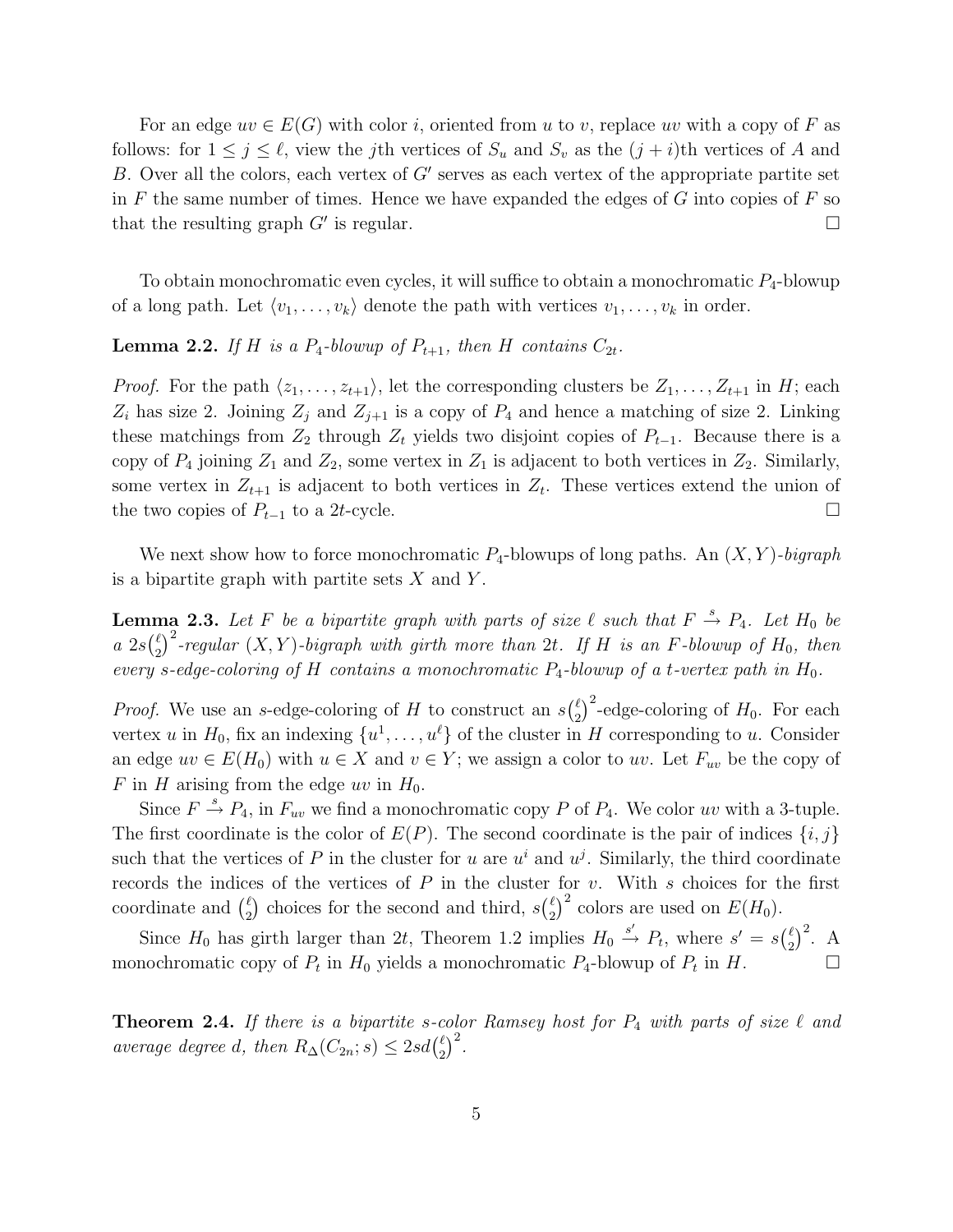*Proof.* Let F be an s-color Ramsey host for  $P_n$  with parts of size  $\ell$  and average degree d. Let  $H_0$  be a  $2s\binom{\ell}{2}$  $\binom{\ell}{2}^2$ -regular bipartite graph with girth more than  $2(n + 1)$ . By Lemma 2.1, there is a  $2sd(\frac{\ell}{2})$ <sup> $\ell$ </sup>)<sup>2</sup>-regular F-blowup H of H<sub>0</sub>. We claim that  $H \stackrel{s}{\rightarrow} C_{2n}$ . By Lemma 2.3, any s-edge-coloring of H contains a monochromatic  $P_4$ -blowup of  $P_{n+1}$ . By Lemma 2.2, such a coloring contains a monochromatic copy of  $C_{2n}$ .

## Corollary 2.5.  $R_{\Delta}(C_{2m}; s) \leq 16s^6$ .

*Proof.* A bipartite graph contains  $P_4$  unless it is a forest of stars. A forest of stars in  $K_{2s,2s}$ has at most 4s−2 edges, but every s-edge-coloring puts at least 4s edges in some color class. Hence  $K_{2s,2s} \stackrel{s}{\rightarrow} P_4$ . Now apply Theorem 2.4 with  $\ell = d = 2s$ .

The exponent in Corollary 2.5 seems weak in light of  $R_{\Delta}(C_{2m}; s) \le R(C_{2m}; s) \le c_m s^{m/(m-1)}$ , but the latter is for fixed m as s grows, while Corollary 2.5 is a statement for all m and s. In particular, for fixed s it yields a constant upper bound for all even cycles.

For  $s \leq 3$ , our main result reduces that constant. A graph G is *edge-transitive* if whenever  $uv, xy \in E(G)$ , there is an automorphism of G mapping  $\{u, v\}$  to  $\{x, y\}$ . For an edgetransitive graph  $G$ , let  $G^-$  denote the graph obtained by deleting any one edge.

Corollary 2.6.  $R_{\Delta}(C_{2n}; 2) \leq 96$  and  $R_{\Delta}(C_{2n}; 3) \leq 864$ .

*Proof.* The bounds follow from Theorem 2.4 after showing  $K_{3,3}^- \to P_4$  and  $K_{4,4} \stackrel{3}{\to} P_4$ . (Unfortunately,  $K_{4,4}^-$  is not a 3-color Ramsey host for  $P_4$ . There is a 3-edge-coloring in which the graph in each color is  $2P_3 + P_2$ .

A bipartite graph contains  $P_4$  unless it is a forest of stars. In  $K_{3,3}$  a forest of stars has at most four edges. Hence  $K_{3,3}^- \to P_4$  unless the graph in each color is  $2P_3$ . The centers of the two stars in one color have only each other as a possible remaining neighbor; hence they are nonadjacent in  $K_{3,3}^-$ . Now the remaining graph for the other color is  $C_4$ , not  $2P_3$ .

Since  $K_{4,4}$  has 16 edges, in any 3-edge-coloring of  $K_{4,4}$  some color class has at least six edges. The largest forest of stars has six edges, occurring only as  $2K_{1,3}$ . In this case, the graph for the two remaining colors contains  $K_{3,3}$ , forcing  $P_4$ .

## 3 Lower Bound for Bipartite Graphs

We have noted that upper bounds for  $R(G; s)$  yield upper bounds for  $R_{\Delta}(G; s)$ . In particular, Chung and Graham [7] proved  $R(K_{p,q}; s) \leq (q-1)(s+s^{1/p})^p$ . For  $p=2$ , this was sharpened to  $R(K_{2,q}; s) \leq (q-1)s^2 + s + 2$ , with strict inequality when  $p = q = 2$ . We use the Local Lemma to provide lower bounds on degree Ramsey numbers. The bound is asymptotically stronger than the lower bound on  $R(K_{p,q}; s)$  in [7].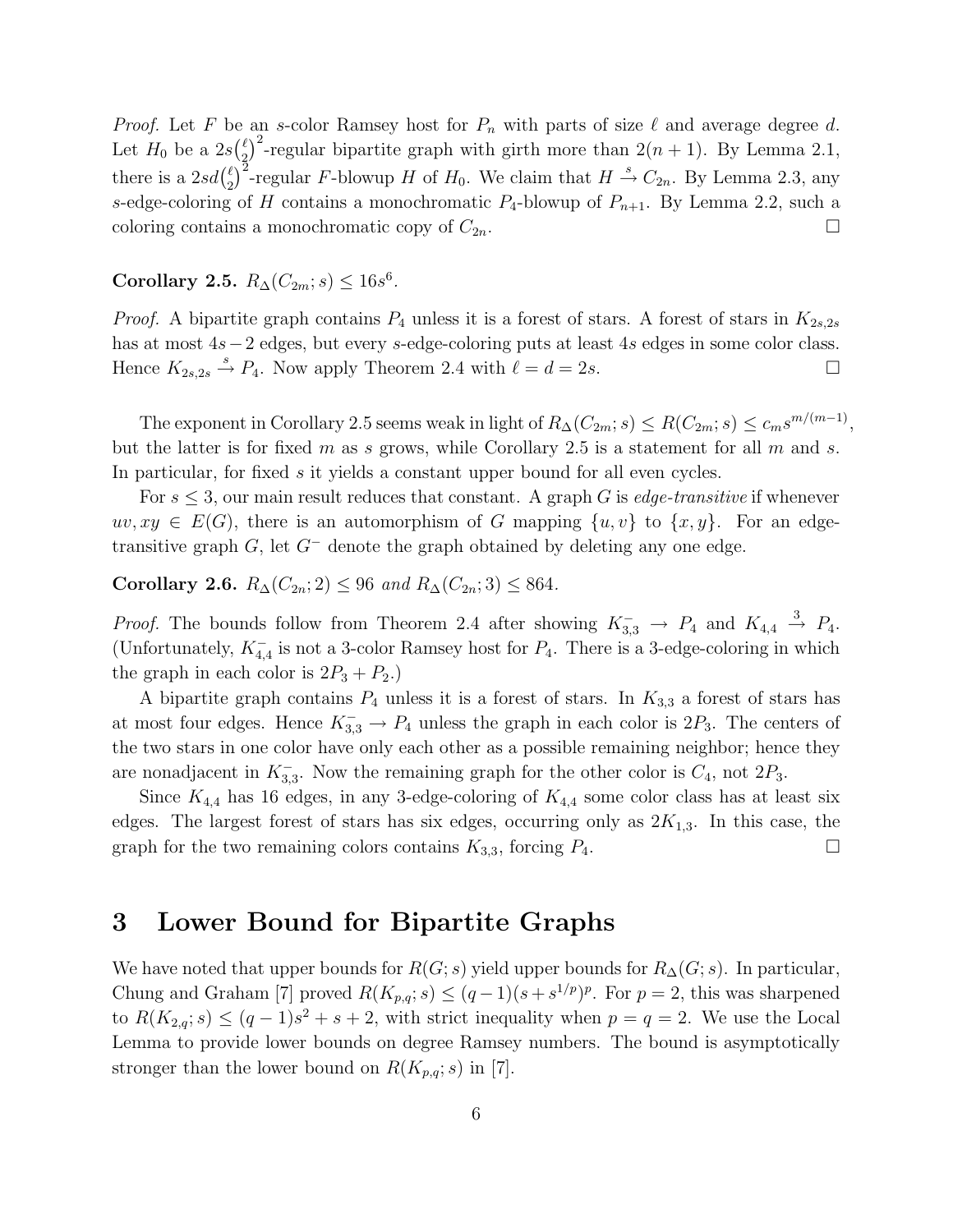Theorem 3.1.  $\left(\frac{1}{epq}\right)^{1/(p+q-2)} s^{(pq-1)/(p+q-2)} \leq R_{\Delta}(K_{p,q}; s) < \left\lfloor (q-1)(s+s^{1/p})^p \right\rfloor$ . With a stronger upper bound,  $\frac{1}{\sqrt{2}}$  $\frac{1}{4e}s^{3/2} \leq R_{\Delta}(C_4; s) \leq s^2 + s + 1.$ 

*Proof.* The upper bounds follow from  $R_{\Delta}(G; s) < R(G; s)$ . For the lower bound, consider any graph H with maximum degree less than  $cs^{(pq-1)/(p+q-2)}$ , where  $c = \left(\frac{1}{epq}\right)^{1/(p+q-2)}$ . Color the edges of H independently at random from s colors. The probability that any copy of  $K_{p,q}$  is monochromatic is  $1/s^{pq-1}$ .

The number of copies of  $K_{p,q}$  containing a given edge of H is at most  $\binom{\Delta(H)-1}{p-1}\binom{\Delta(H)-1}{q-1}$ , which is less than  $\Delta(H)^{p+q-2}$ . Thus the event that a particular copy of  $K_{p,q}$  is monochromatic is mutually independent of a set of all but fewer than  $pq[\Delta(H)]^{p+q-2}$  other events. Since  $\Delta(H) \leq \left(\frac{1}{ep}\right)$  $\frac{1}{\epsilon pq}s^{pq-1}\big)^{1/(p+q-2)}$ , the Local Lemma guarantees an s-coloring of  $E(H)$  with no monochromatic copy of  $K_{p,q}$ .

With a more delicate argument, we can improve the lower bound on  $R_{\Delta}(C_4; s)$  for large s. For convenience, we will call an edge-coloring that contains no monochromatic  $C_4$  a  $C_4$ -free *coloring*. Recall that if  $k-1$  is a prime power, then  $R(C_4; k) \geq k^2 - k + 2$  ([7, 19]; see [22] for a slight improvement). This implies (with room to spare) that  $K_n$  has a  $C_4$ -free edge-coloring using at most  $\lfloor 4\sqrt{n} \rfloor$  colors.

**Lemma 3.2.** Every bipartite graph with maximum degree at most d has a  $C_4$ -free edgecoloring using fewer than  $8.7d^{9/14}$  colors.

*Proof.* Let  $H$  be such a graph, with partite sets  $X$  and  $Y$ . We decompose  $H$  into two subgraphs  $H'$  and  $H''$ , which will be colored using disjoint sets of colors. The claim clearly holds when  $d \leq 2$ , so we may assume  $d \geq 3$ .

We form  $H'$  by iteratively including certain subgraphs with "large" minimum degree. Let  $H_1 = H$ . As long as  $H_i$  has an edge that lies in at least  $2d^{27/14}$  4-cycles, we will extract the edges of a subgraph  $F_i$ , letting  $H_{i+1} = H_i - E(F_i)$ . Eventually the process must end with a subgraph having no such edge, say  $H_m$ . We then let  $H' = \bigcup_{i=1}^{m-1} F_i$  and  $H'' = H_m$ .

While  $i < m$ , determine  $F_i$  as follows. Let  $xy$  be an edge in at least  $2d^{27/14}$  4-cycles in  $H_i$ . These 4-cycles correspond to edges in the subgraph  $L_{xy}$  induced by  $N(x) \cup N(y) - \{x, y\}.$ Since  $\Delta(H) \leq d$ , there are fewer than 2d vertices in  $L_{xy}$ , so its average degree is at least  $2d^{13/14}$ . Every nontrivial graph G has a subgraph whose minimum degree is at least half the average degree in G. Let  $F_i$  be a subgraph of  $L_{xy}$  having minimum degree at least  $d^{13/14}$ .

We color the edges of the residual graph  $H''$  as in the proof of Theorem 3.1. By construction, each edge of  $H''$  lies in fewer than  $2d^{27/14}$  4-cycles in  $H''$ . In a random s-coloring, each 4-cycle has probability  $1/s^3$  of being monochromatic. The event that a particular 4-cycle is monochromatic is mutually independent of a set of all but fewer than  $4(2d^{27/14})$  other such events. When  $e(8d^{27/14})/s^3 \leq 1$ , the Local Lemma ensures that some outcome has no monochromatic 4-cycle. The inequality holds for some integer s less than  $3d^{9/14}$  when  $d \geq 3$ .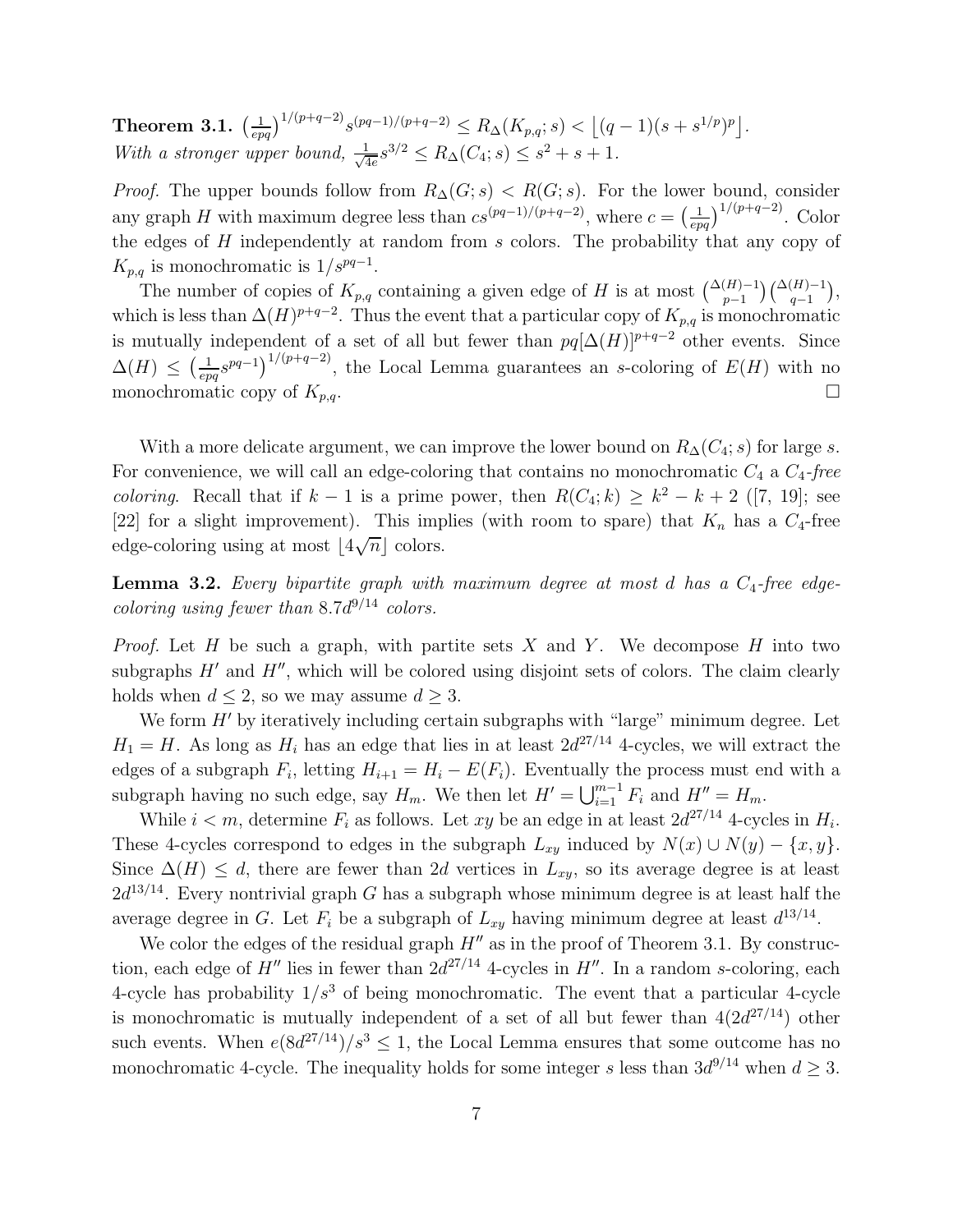Now consider H', the union of  $F_1, \ldots, F_{m-1}$ . We have noted that  $|V(F_i)| < 2d$ . As noted before the proof,  $F_i$  therefore has a  $C_4$ -free edge-coloring  $c_i$  using at most  $\lfloor 4\sqrt{2d} \rfloor$  colors. Since  $\delta(F_i) \geq d^{13/14}$ , each vertex of H' lies in at most  $d^{1/14}$  of these subgraphs. Consider  $uv \in E(H')$ , where  $u \in X$ ,  $v \in Y$ , and  $uv \in E(F_i)$ . Let  $\phi(uv) = (a, b, c_i(uv))$ , where  $a = |\{j : u \in V(F_i) \text{ and } j < i\}|$  and  $b = |\{j : v \in V(F_i) \text{ and } j < i\}|$ . The number of colors used by the edge-coloring  $\phi$  of H' is less than  $(d^{1/14})^2 \cdot 4\sqrt{2d}$ , which is less than 5.7d<sup>9/14</sup>.

We claim that  $\phi$  is  $C_4$ -free. If the first two coordinates of  $\phi$  agree on two incident edges e and e ′ , then the common vertex of these edges has appeared in the same number of previous subgraphs, so e and e' belong to the same subgraph  $F_i$ . Since  $c_i$  is not constant on any 4-cycle in  $F_i$ , also  $\phi$  is not.

Thus  $\phi$  and the coloring obtained for H<sup>''</sup> together define a  $C_4$ -free edge-coloring of H using fewer than  $8.7d^{9/14}$  colors.

**Lemma 3.3.** Every graph with maximum degree at most d has a  $C_4$ -free edge-coloring using fewer than  $24.2d^{9/14}$  colors.

*Proof.* We use induction on d. By Theorem 3.1, H has a  $C_4$ -free s-coloring when  $d <$  $(1/\sqrt{4e})s^{3/2}$ , or equivalently when  $s > (4e)^{1/3}d^{2/3}$ . If  $d \leq (10.9)^{42}$ , then  $\left[ (4e)^{1/3}d^{2/3} \right]$  <  $|24.2d^{9/14}|$ , and the desired coloring exists.

For larger d, let  $H_1$  be a largest bipartite subgraph of  $H$ ; let  $X_1$  and  $Y_1$  be its partite sets. By the choice of  $H_1$ , each vertex of H has at least as many neighbors in the opposite partite set as in its own. Hence  $H[X_1]$  and  $H[Y_1]$  both have maximum degree at most  $d/2$ .

By the induction hypothesis, each of  $H[X_1]$  and  $H[Y_1]$  has a  $C_4$ -free edge-coloring using fewer than  $24.2(d/2)^{9/14}$  colors. Since they share no vertices, their union has such a coloring. Since  $H_1$  is bipartite with maximum degree at most d, Lemma 3.2 gives  $H_1$  a  $C_4$ -free edgecoloring using fewer than  $9d^{9/14}$  colors. The two colorings together form a  $C_4$ -free edgecoloring of H using fewer than  $9d^{9/14} + 24.2(d/2)^{9/14}$  colors. Since  $9 + 24.2/2^{9/14} < 24.2$ , the proof is complete.  $\Box$ 

Theorem 3.4.  $R_{\Delta}(C_4; s) \geq .007s^{14/9}$ .

*Proof.* By Lemma 3.3, every graph with maximum degree at most d has a  $C_4$ -free edgecoloring using fewer than 24.2 $d^{9/14}$  colors. When  $d = \lfloor .007s^{14/9} \rfloor$ , we have  $24.2d^{9/14} \leq s$ .  $\Box$ 

We have seen that  $R(C_4; s)$  is approximately  $s^2$  for infinitely many  $s([7])$ . Although this is an upper bound for  $R_{\Delta}(C_4; s)$ , as a lower bound we have only been able to prove  $\Omega(s^{14/9})$ . This prompts the natural question of determining the order of growth of  $R_{\Delta}(C_4; s)$  and also the following general question:

Question 3.5. For which graphs G is it true that  $\lim_{s\to\infty} \frac{R_{\Delta}(G;s)}{R(G;s)} = 0$ ?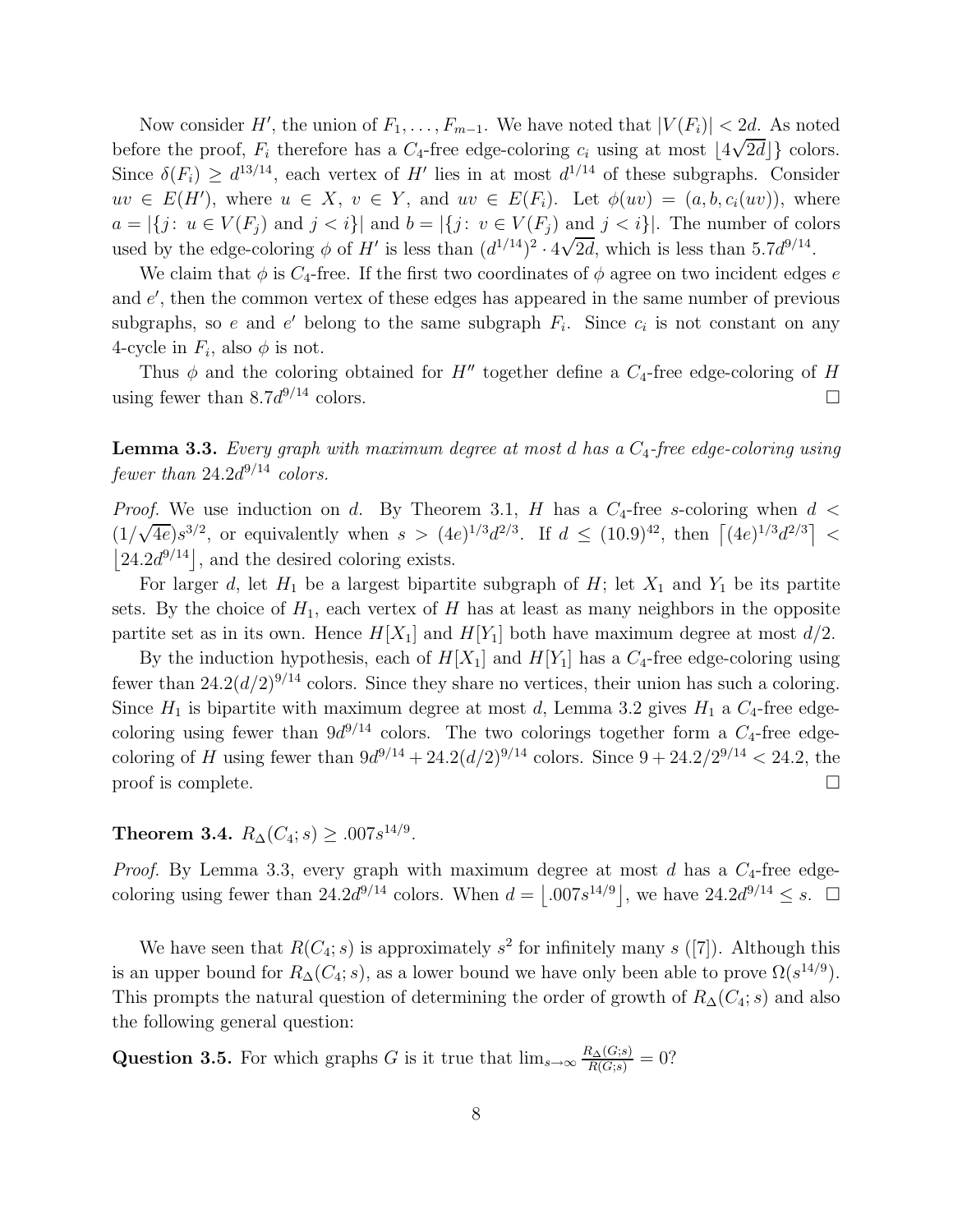## 4 Upper Bound for Odd Cycles

To prove  $R_{\Delta}(C_n; 2) \leq 3458$  for all n, we need another simple fact about  $K_{3,3}^-$  and  $P_4$ .

**Proposition 4.1.** Deleting any one vertex from each part of a bipartition of  $K_{3,3}^-$  leaves a copy of  $P_4$ .

*Proof.* Deleting one vertex from each part yields  $K_{2,2}$  or  $K_{2,2}^-$ , each of which contains  $P_4$ .  $\Box$ 

To complete our proof for odd cycles, we need variations on Lemma 2.2. Let [n] denote  $\{1,\ldots,n\}.$ 

**Lemma 4.2.** Let H contain a P<sub>4</sub>-blowup of a path  $\langle z_1, \ldots, z_t \rangle$ , where each vertex  $z_i$  expands into a set  $Z_i$  of size 2. If the vertices of  $Z_1$  are adjacent in H, then H contains cycles of every odd length from 3 to  $2t-1$ .

*Proof.* For  $1 \leq j \leq t-1$ , a copy of  $P_4$  in H with vertex set  $Z_j \cup Z_{j+1}$  contains a matching of  $Z_j$  into  $Z_{j+1}$ . Choose  $k \in [t-1]$ . Linking the matchings from  $Z_1$  through  $Z_k$  yields two disjoint copies of  $P_k$ . In the copy of  $P_4$  joining  $Z_k$  and  $Z_{k+1}$ , some vertex in  $Z_{k+1}$  is adjacent to both vertices in  $Z_k$ , linking the two copies of  $P_k$  to form a path of length 2k with both endpoints in  $Z_1$ . The edge within  $Z_1$  completes a cycle of length  $2k + 1$ .

**Lemma 4.3.** Fix  $t \in \mathbb{N}$  with  $t \geq 5$ . Let H contain a P<sub>4</sub>-blowup of a path  $\langle z_1, \ldots, z_t \rangle$ , where each vertex  $z_j$  expands to a set  $Z_j$  of two vertices in H. If H contains an edge e joining  $Z_1$ and  $Z_3$ , then H contains cycles of every odd length from 7 to 2t – 3.

*Proof.* As in the proof of Lemma 4.2, the matchings from  $Z_1$  through  $Z_t$  yield disjoint copies of  $P_t$ . Let  $Z_j = \{z_j^1, z_j^2\}$ , indexed so that  $\langle z_1^1, \ldots, z_t^1 \rangle$  and  $\langle z_1^2, \ldots, z_t^2 \rangle$  are paths in  $H$ .

For  $4 \leq k \leq t$ , some vertex in  $Z_k$  is adjacent to both  $z_{k-1}^1$  and  $z_{k-1}^2$  and completes a path of length  $2k-6$  with  $\langle z_3^1, \ldots, z_{k-1}^1 \rangle$  and  $\langle z_3^2, \ldots, z_{k-1}^2 \rangle$ . It therefore suffices to prove that there is a path of length 3 or length 5 joining  $z_3^1$  and  $z_3^2$  in the subgraph of H induced by  $Z_1 \cup Z_2 \cup Z_3$ . (In the first case, we obtain paths of lengths 5 through  $2t - 3$ ; in the second case, we obtain lengths 7 through  $2t - 1$ .)

If e has endpoints with different superscripts, then we may assume  $e = z_1^1 z_3^2$ , and the desired path is  $\langle z_3^1, z_2^1, z_3^2 \rangle$ . Otherwise, we may assume  $e = z_1^1 z_3^1$ . The copy of  $P_4$  joining  $Z_1$  and  $Z_2$  uses either  $z_1^1 z_2^2$  or  $z_2^1 z_1^2$ . In the first case, the desired path is  $\langle z_3^1, z_1^1, z_2^2, z_3^2 \rangle$ . Otherwise, it is  $\langle z_3^1, z_1^1, z_2^1, z_1^2, z_2^2, z_3^2 \rangle$ ).  $\Box$ 

The square of a graph G, denoted  $G^2$ , is the graph with vertex set  $V(G)$  in which two vertices are adjacent if the distance between them in G is at most 2. Note that  $G \subseteq G^2$ .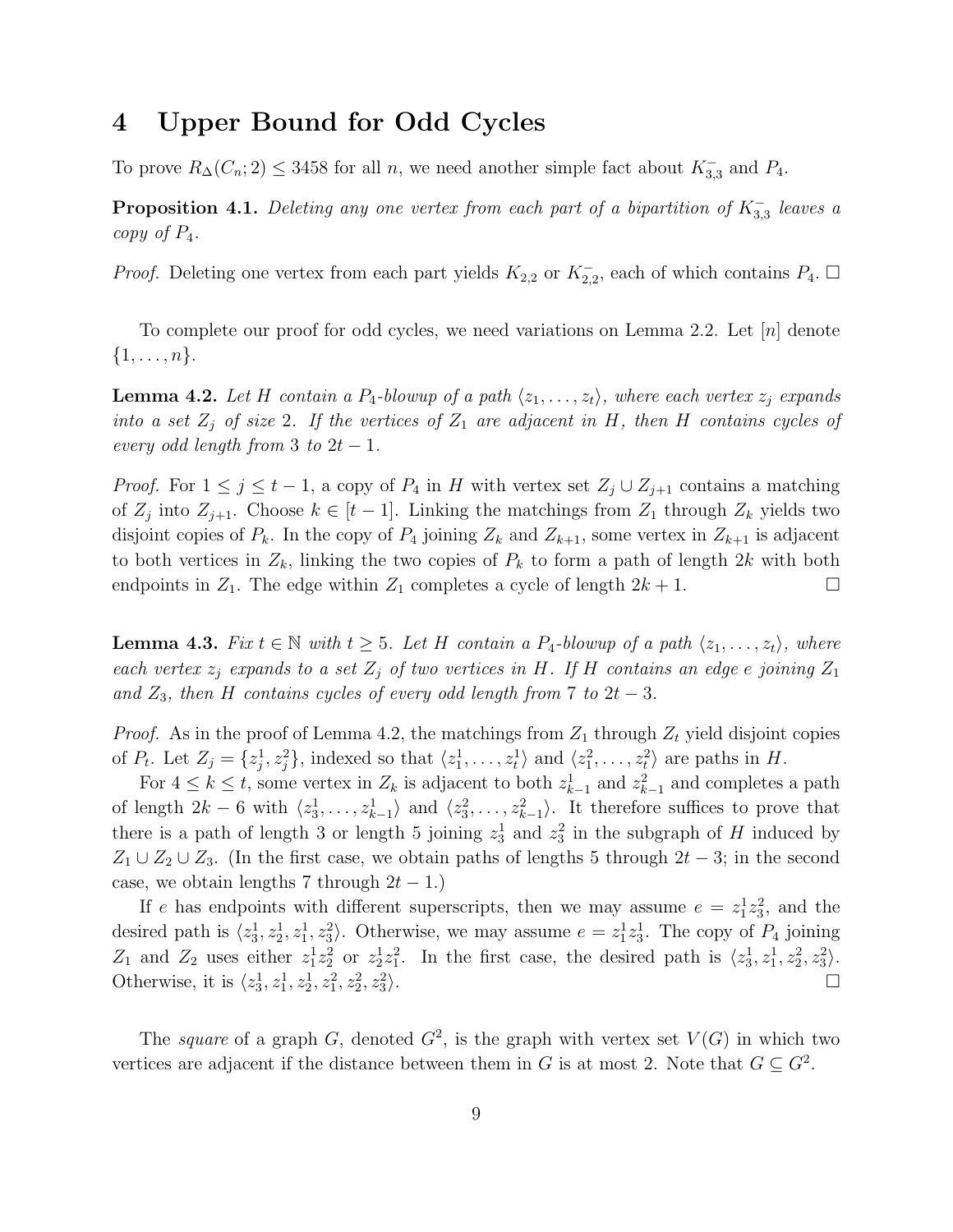Theorem 4.4.  $R_{\Delta}(C_n; 2) \leq 3458$ .

*Proof.* When n is even, the result follows from Theorem 2.5. If  $n \in \{3, 5\}$ , then n is small enough so that a complete graph with sufficiently small maximum degree is a Ramsey host for  $C_n$ . We thus assume that n is odd and at least 7.

Let  $H_0$  be a 36-regular  $(X_0, Y_0)$ -bigraph with girth at least 2t, where  $t > n$ . Let  $H_1 = H_0^2$ . Since  $H_0$  is bipartite, the extra edges in  $H_1$  have both endpoints in the same partite set of  $H_0$ . Each vertex in  $H_1$  is incident to 36 edges that cross the bipartition of  $H_0$  and to 36 · 35 edges inside its partite set, since  $H_0$  has no triangles. Thus  $H_1$  is 1296-regular. By Lemma 2.1, there is a 3456-regular  $K_{3,3}^-$ -blowup  $H_2$  of  $H_1$ . Let H be the 3458-regular graph obtained from  $H_2$  by adding a triangle on each cluster in  $H_2$ .

Let X be the union of the clusters in  $H_2$  arising from  $X_0$ , and let Y be the union of the clusters in  $H_2$  arising from  $Y_0$ . Note that X and Y partition  $V(H)$ , and the subgraph of H given by the cut  $[X, Y]$  is a  $K_{3,3}^-$ -blowup of  $H_0$ .

We claim that  $H \to C_n$ . Consider a 2-edge-coloring of H. Apply Lemma 2.3 to the cut  $[X, Y]$  to obtain a monochromatic  $P_4$ -blowup of a path  $\langle z_1, \ldots, z_t \rangle$  in  $H_0$  that alternates between  $X_0$  and  $Y_0$ . Let red be the color of this  $P_4$ -blowup, and let blue be the other color. For  $1 \leq j \leq t$ , let  $Z_j$  be the 3-vertex cluster in H corresponding to  $z_j$ . Let  $z_j^1$  and  $z_j^2$  be the vertices of  $Z_j$  used in the  $P_4$ -blowup, and let  $Z'_j = \{z_j^1, z_j^2\}.$ 

By construction,  $z_j^1 z_j^2 \in E(H)$ ; call these edges *internal*. Since the distance in  $H_0$  between  $z_j$  and  $z_{j+2}$  is 2, in  $H_1$  they are adjacent, and hence in H the clusters  $Z_j$  and  $Z_{j+2}$  are joined by a copy of  $K_{3,3}^-$ . By Proposition 4.1, in H there is a (not necessarily monochromatic) copy of  $P_4$  joining  $Z'_j$  and  $Z'_{j+2}$ . Call the edges of these copies of  $P_4$  skip edges.

If the internal edge in  $Z'_j$  is red, then Lemma 4.2 applies to the longer of  $\langle z_j, \ldots, z_t \rangle$ and  $\langle z_j, \ldots, z_1 \rangle$  to yield a red *n*-cycle. If some skip edge joining  $Z'_j$  and  $Z'_{j+2}$  is red, then Lemma 4.3 applies to the longer of  $\langle z_j, \ldots, z_t \rangle$  and  $\langle z_{j+2}, \ldots, z_1 \rangle$  to yield a red n-cycle.

Hence we may assume that every internal edge and every skip edge is blue. Now H contains a blue  $P_4$ -blowup of the path  $\langle z_1, z_3, z_5, \ldots, z_n \rangle$ . Because the internal edges are blue, Lemma 4.2 yields a blue *n*-cycle.

## 5  $R_{\Lambda}$ -bounded Families

In this section we prove that the family of all (open) blowups of trees is  $R_{\Delta}$ -bounded. Since the family of trees is  $R_{\Delta}$ -bounded, by Corollary 1.4, this is an immediate consequence of our main result in this section, which is a bound on the s-color degree Ramsey number of a d-blowup of G in terms of d, s, and  $R_{\Delta}(G; s)$ .

Our proof is similar to the proof of Burr, Erdős, and Lovász [6] that the chromatic Ramsey number of a graph equals the ordinary Ramsey number of its family of homomorphic images.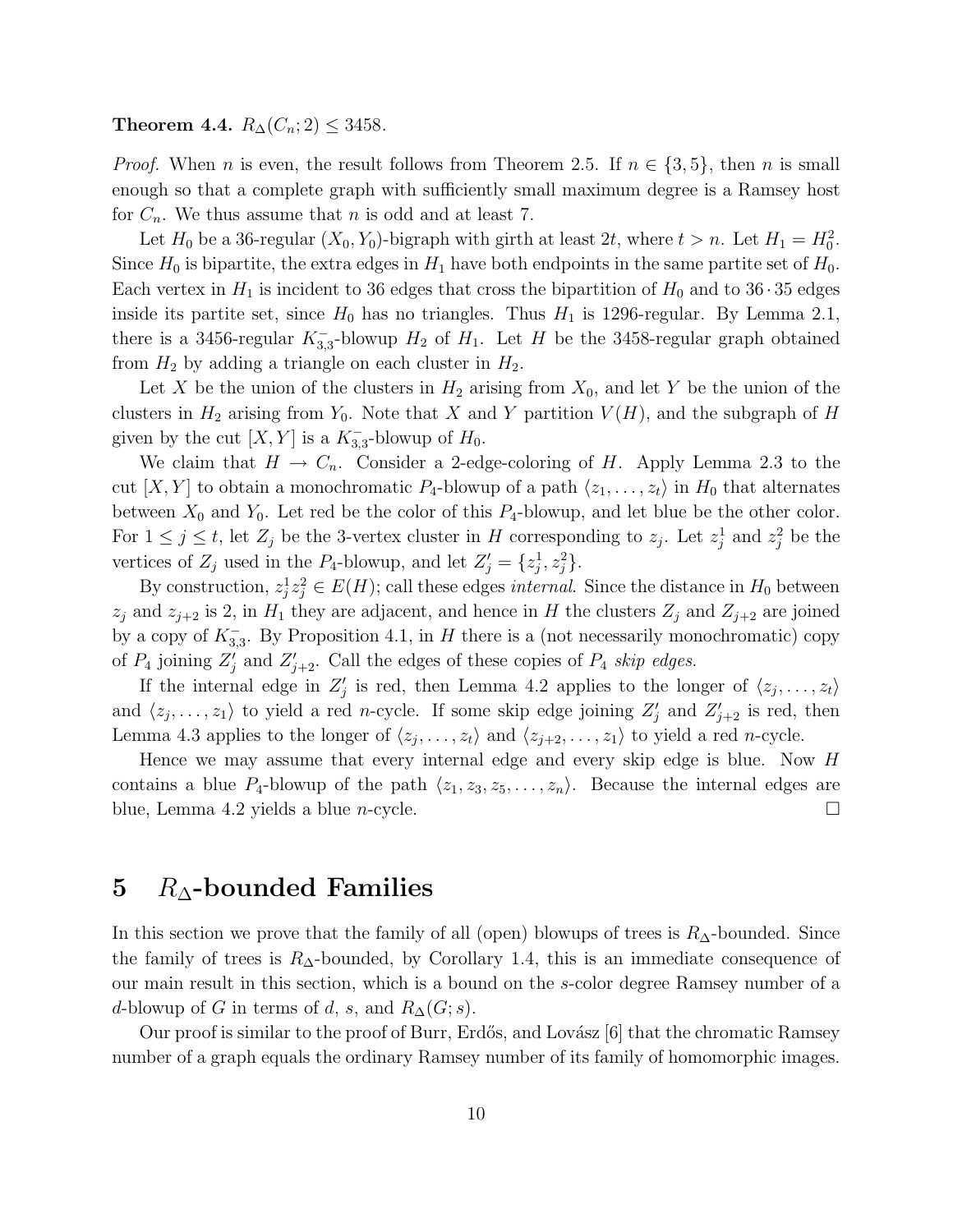The main tool is the bipartite version of Ramsey's Theorem, perhaps observed first by Erdős and Rado [12]: for each d and s, there is an integer m such that  $K_{m,m} \stackrel{s}{\rightarrow} K_{d,d}$ . Let  $B_s(d)$ be the least m such that  $K_{m,m} \stackrel{s}{\rightarrow} K_{d,d}$ . Currently, the best known bound for  $s = 2$  is  $B(d) \leq (1 + o(1))2^{d+1} \log_2 d$  (Conlon [8]).

Let  $B_s^k$  be the iterated composition of  $B_s$  with itself k times. For example,  $B_s^2(d)$  =  $B_s(B_s(d))$  and  $B_s^0(d) = d$ .

**Theorem 5.1.** If  $k = R_{\Delta}(G; s)$  and G' is the d-blowup of G, then  $R_{\Delta}(G'; s) \leq kB_s^{k+1}(d)$ . In particular, the family of blowups of graphs in a R∆-bounded family is R∆-bounded.

*Proof.* Let H be a graph with maximum degree k such that  $H \stackrel{s}{\rightarrow} G$ , let  $m_j = B_s^j(d)$  for  $j \geq 0$ , and let H' be the  $m_{k+1}$ -blowup of H. We show that  $H' \stackrel{s}{\rightarrow} G'$ .

Fix an s-edge-coloring of H'. By Vizing's Theorem [29], the edges of H can be partitioned into  $k+1$  matchings  $M_1, \ldots, M_{k+1}$ . Each edge uv in H corresponds to a copy of  $K_{m_{k+1},m_{k+1}}$  in H'. Because  $m_{k+1} = B_s(m_k)$ , each s-edge-coloring of  $K_{m_{k+1},m_{k+1}}$  contains a monochromatic copy of  $K_{m_k,m_k}$ . For each edge uv in  $M_{k+1}$ , find a monochromatic copy of  $K_{m_k,m_k}$  in its blowup in  $H'$ . In the clusters for u and v, retain only the vertices in this subgraph, and for each vertex not incident to an edge of  $M_{k+1}$ , retain an arbitrary set of  $m_k$  vertices in its cluster. Since  $M_{k+1}$  is a matching, from each cluster we discard vertices only once; the resulting induced subgraph  $H'_{k}$  of  $H'$  has  $m_{k}$  vertices from each cluster.

Iterate this process for the remaining matchings  $M_k, \ldots, M_1$ , obtaining successive induced subgraphs  $H'_{k-1}, \ldots, H'_{0}$ . In the final subgraph  $H'_{0}$  of  $H'$ , the clusters correspond to the vertices of H, each cluster consists of d vertices, and each copy of  $K_{d,d}$  joining two clusters is monochromatic in the given s-edge-coloring.

The edge-colored graph  $H'_0$  corresponds to an s-edge coloring of H by assigning uv the color of the edges in the copy of  $K_{d,d}$  joining the u-cluster and v-cluster in  $H'_0$ . Because  $H \stackrel{s}{\rightarrow} G$ , a monochromatic copy of G occurs, and this copy lifts to a monochromatic copy of  $G'$  in  $H'_0$ . It follows that  $H' \stackrel{s}{\rightarrow} G'$ . In the contract of the contract of the contract of the contract of the contract of the contract of the contract of the contract of the contract of the contract of the contract of the contract of the contract of the contr

Theorem 5.1 yields an upper bound on  $R_{\Delta}(G'; s)$  that is a tower function of height k. Our next aim is to reduce this upper bound when  $G$  is bipartite. If  $G$  has a bipartite s-color Ramsey host H with maximum degree k, then the d-blowup G' of G satisfies  $R_{\Delta}(G';s) \leq$  $kd \cdot 4^{ds^{k+1}}$ . This substantial improvement in the bound from Theorem 5.1 is obtained by using a highly unbalanced complete bipartite graph to force  $K_{d,d}$  instead of a symmetric one. We need a simple and standard lemma; we include its proof for completeness.

Lemma 5.2.  $K_{sm, \binom{sm}{m}N}$   $\stackrel{s}{\rightarrow}$   $K_{m,N}$ .

*Proof.* Let  $H = K_{sm, \binom{sm}{m}N}$ . Let the partite sets of H be X and Y with  $|X| = sm$  and  $|Y| = \binom{sm}{m}$  $\binom{sm}{m}$  N. Consider an *s*-coloring of H, and let L be a largest color class; L has at least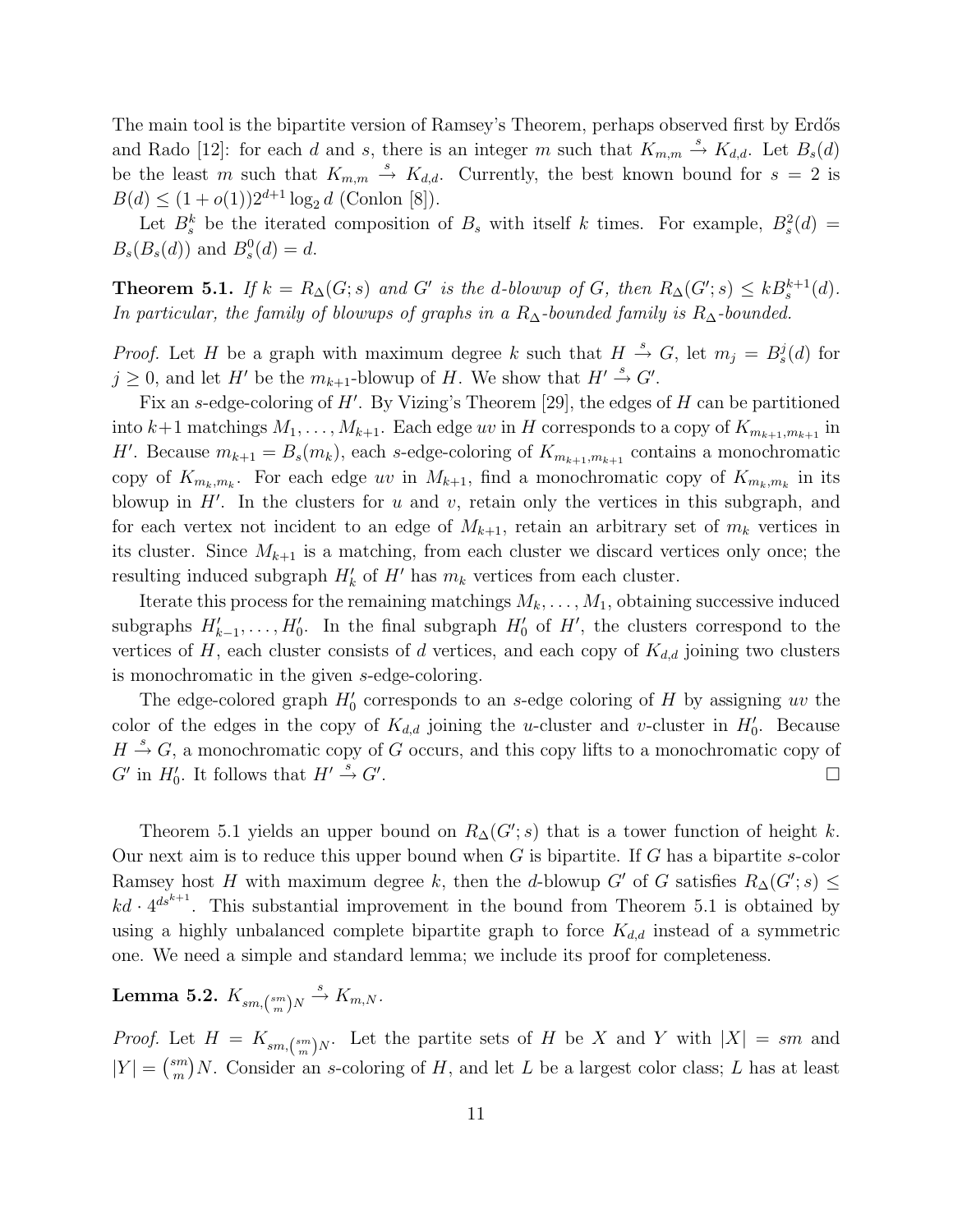$mN\binom{sm}{m}$  $\binom{sm}{m}$  edges. Let  $\lambda$  be the number of copies of  $K_{m,1}$  in L with center in Y. Using the convexity of  $\binom{x}{m}$  $\binom{x}{m}$  and  $\sum_{y \in Y} d_L(y) \ge mN \binom{sm}{m}$  $\binom{sm}{m}$ , we have

$$
\lambda = \sum_{y \in Y} \binom{d_L(y)}{m} \ge \binom{sm}{m} N \cdot \binom{m}{m} = \binom{sm}{m} N.
$$

Since X has  $\binom{sm}{m}$  $\binom{sm}{m}$  subsets of size m, some m-subset of X is the leaf set of at least N of these copies of  $K_{m,1}$ . Thus  $K_{m,N} \subseteq L$ .

**Theorem 5.3.** If a bipartite graph H is an s-color Ramsey host for G with  $\Delta(H) = k$ , and  $G'$  is a d-blowup of  $G$ , then  $R_{\Delta}(G'; s) \leq kd \cdot 4^{ds^{k+1}}$ .

*Proof.* Let  $m_0 = n_0 = d$ . For  $i \ge 0$ , let  $m_{i+1} = sm_i$  and  $n_{i+1} = {sm_i \choose m_i}$  $\binom{sm_i}{m_i}n_i$ . Note that  $n_i \geq m_i = ds^i$ . By Lemma 5.2,  $K_{m_{i+1},n_{i+1}} \stackrel{s}{\rightarrow} K_{m_i,n_i}$ . Since  $n_{i+1} \leq 2^{sm_i} n_i$  and  $n_0 = d$  (and  $s \geq 2$ , we have by induction on i that  $n_{i+1} \leq d \cdot 4^{ds^{i+1}}$ .

Let  $(X, Y)$  be a bipartition of H. Obtain H' by blowing up vertices in X into  $m_{k+1}$ copies and vertices in Y into  $n_{k+1}$  copies. Since  $\Delta(H) \leq k$ , we have  $\Delta(H') \leq kd \cdot 4^{ds^{k+1}}$ . The argument that  $H' \stackrel{s}{\rightarrow} G'$  is essentially the same as in the proof of Theorem 5.1, except that at stage i we extract a monochromatic  $K_{m_i,n_i}$  from each s-colored copy of  $K_{m_{i+1},n_{i+1}}$ .

For the family of blowups of trees, we can get an even better bound by combining the strategy used in Corollary 1.4 and the idea of the construction in Lemma 2.3.

**Theorem 5.4.** Let T be a tree, and let G be the d-blowup of T. If  $m = B_s(d)$ , then  $R_{\Delta}(G; s) \leq 2sm{m \choose d}^2(\Delta(T) - 1).$ 

*Proof.* Let  $H_0$  be an  $(X, Y)$ -bigraph with girth larger than  $2|V(T)|$  that is regular of degree  $2s\binom{m}{d}^2(\Delta(T)-1)$ . Let H be the m-blowup of H<sub>0</sub>. For each cluster U in H corresponding to a vertex u in  $H_0$ , fix an arbitrary indexing  $\{u_1, \ldots, u_m\}$  of U. We claim that  $H \stackrel{s}{\rightarrow} G$ .

Given an s-edge-coloring of H, we construct a  $s\binom{m}{d}^2$ -edge-coloring of H<sub>0</sub>. An edge uv in  $H_0$  with  $u \in X$  and  $v \in Y$  becomes a copy of  $K_{m,m}$  in H whose partite sets are the clusters U and V for u and v. Because  $m = B_s(d)$ , some subsets  $U_0 \subseteq U$  and  $V_0 \subseteq V$  of size d induce a monochromatic copy F of  $K_{d,d}$ . We color uv in  $H_0$  with a 3-tuple. The first coordinate records the color on  $E(F)$ ; the second and third coordinates record the subsets  $U_0$  and  $V_0$ (respectively) as subsets of the indices  $1, \ldots, m$ . There are  $s {m \choose d}^2$  such colors.

Since  $H_0$  is regular of degree  $2s\binom{m}{d}^2(\Delta(T)-1)$  with girth larger than  $2|V(T)|$ , Theorem 1.2 implies that every  $s\binom{m}{d}^2$ -edge-coloring of  $H_0$  contains a monochromatic copy of T. Using the monochromatic copies of  $K_{d,d}$  corresponding to edges of  $H_0$  in this copy of T, we obtain a monochromatic copy of G in H. (The second and third coordinates in the coloring of  $H_0$ ) ensure that the copies of  $K_{d,d}$  come together at common vertices in the clusters.)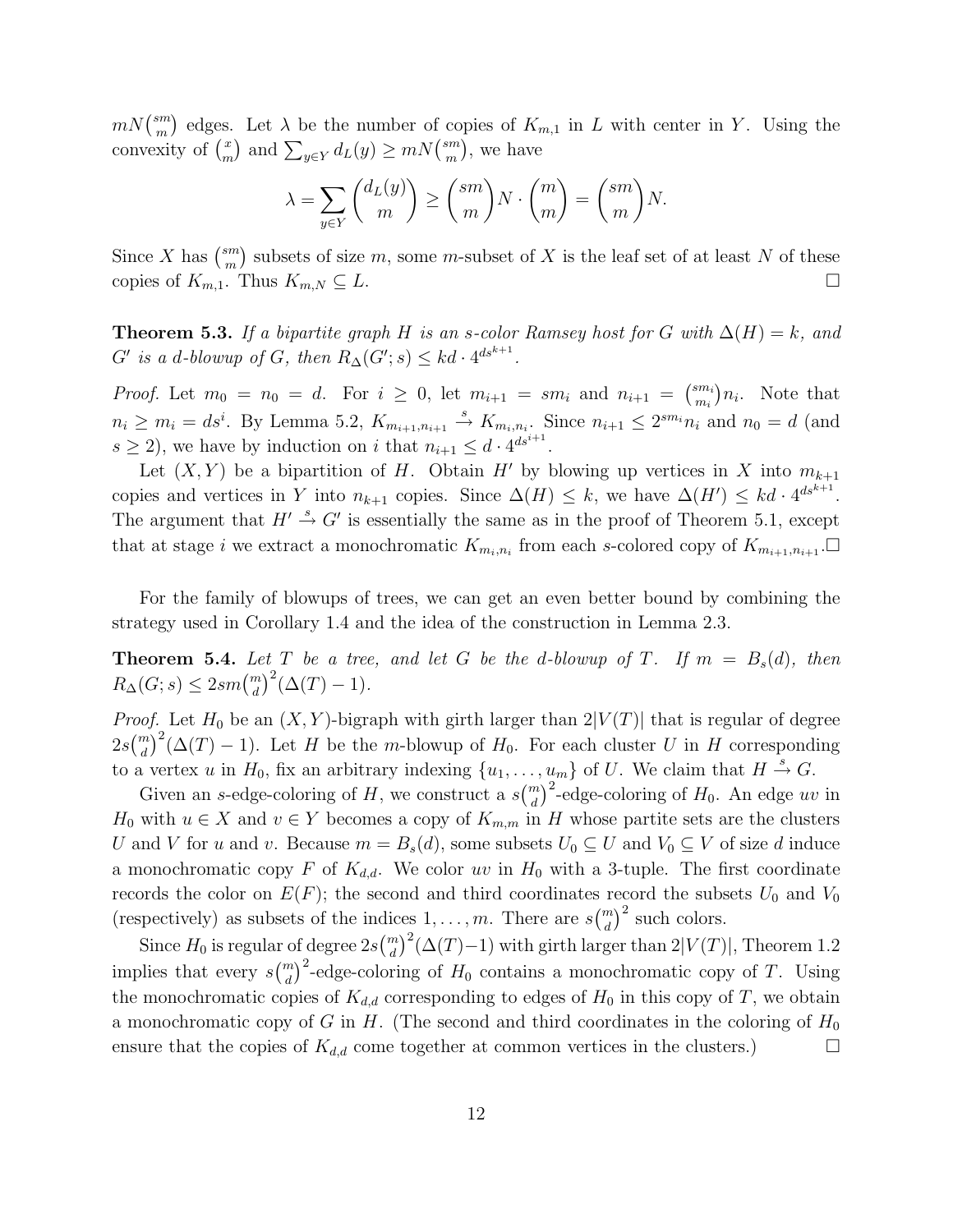A *grid* is the Cartesian product of two paths. Grids have maximum degree 4 but do not all arise as subgraphs of d-blowups of trees for any fixed  $d$ . Consequently, Theorem 5.4 does not give a constant upper bound on the degree Ramsey number of grids. Beyond trees and cycles, grids seem like a natural next family to consider.

Question 5.5. Is the family of grids  $R_{\Delta}$ -bounded? More simply, is there a constant upper bound on  $R_{\Delta}(G; 2)$  when G is a grid?

## References

- [1] N. Alon, G. Ding, B. Oporowski, and D. Vertigan, Partitioning into graphs with only small components. J. Combin. Th. Ser. B 87 (2003), no. 2, 231–243.
- [2] J. Beck, On size Ramsey number of paths, trees and cycles I. J. Graph Th. 7 (1983), 115–130.
- [3] J. Beck, On size Ramsey number of paths, trees and cycles II. Mathematics of Ramsey Theory (Springer), Algorithms and Combin. 5 (1990), 34–45.
- [4] F.S. Benevides and J. Skokan, The 3-colored Ramsey number of even cycles. J. Comb. Th. Ser. B 99 (2009), 690–708.
- [5] J.A. Bondy and M. Simonovits, Cycles of even lengths in graphs, J. Comb. Th. Ser. B 16 (1974), 97–105.
- [6] S. Burr, P. Erdős, and L. Lovász, On graphs of Ramsey type. Ars Combin. 1 (1976), 167–190.
- [7] F.R.K. Chung and R.L. Graham, Multicolor Ramsey numbers for complete bipartite graphs. J. Comb. Th. Ser. B 18 (1975), 164-169.
- [8] D. Conlon, A new upper bound for the bipartite Ramsey problem. J. Graph Th. 58 (2008), 351–356.
- [9] J. Donadelli, P.E. Haxell, and Y. Kohayakawa, A note on the size-Ramsey number of long subdivisions of graphs. RAIRO-Inf. Theor. Appl. 39 (2005), 191–206.
- [10] Y. Egawa, M. Urabe, T. Fukuda, and S. Nagoya, A decomposition of complete bipartite graphs into edge-disjoint subgraphs with star components. Discrete Math. 58 (1986), 93–95.
- [11] P. Erdős, R.J. Faudree, C.C. Rousseau, and R.H. Schelp, The size Ramsey number. *Period.* Math. Hungar. 9 (1978), 145–161.
- [12] P. Erdős and R. Rado, A partition calculus in set theory. *Bull. Amer. Math. Soc.* 62 (1956), 427-489.
- [13] P. Erdős and H. Sachs, Reguläre Graphen gegebener Taillenweite mit minimaler Knotenzahl. Wiss. Z. Martin-Luther-Univ. Halle-Wittenberg Math.-Natur. Reihe 12 (1963), 251–257.
- [14] R.J. Faudree and R.H. Schelp, All Ramsey numbers for cycles in graphs. Discrete Math. 8 (1974), 313–329.